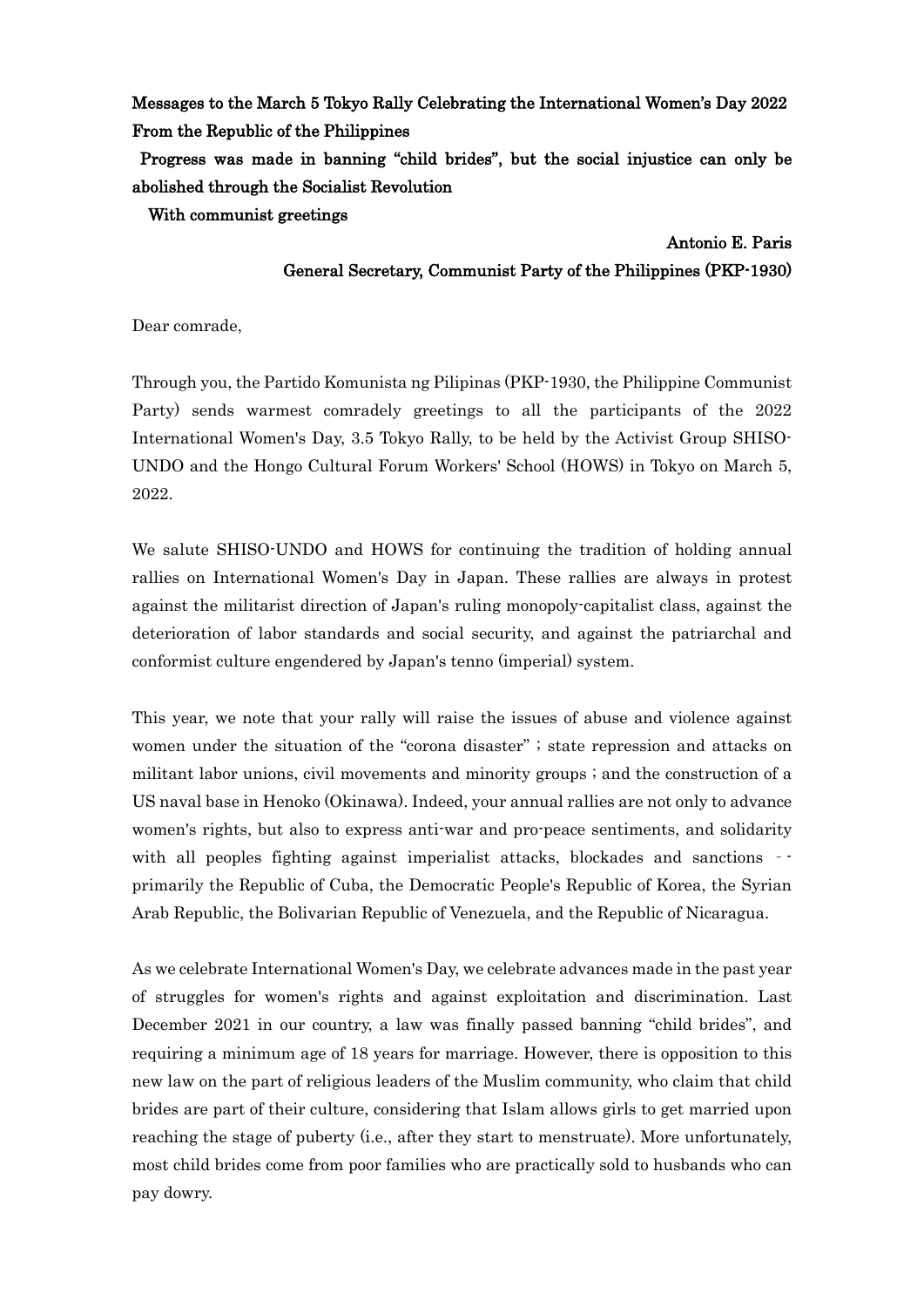The Bangsamoro Transition Authority (BTA), the interim governing body of the Bangsamoro Autonomous Region of Muslim Mindanao (BARMM), even sent a resolution calling on President Duterte to stop the implementation of this law on religious grounds. The Commission on Human Rights correctly commented that the system of child brides is a harmful practice that violate basic human rights, and that the law banning it already went through rigorous consultations with women and girls in Muslim and indigenous communities. Indeed, the system of child brides is a form of violence against the rights, health and well-being of girls. Child marriage violates their right to education, and their freedom from coercion and violence, and heightens the risk of adolescent pregnancies with higher dangers of maternal and neo-natal mortality.

Aside from this law banning child brides, which still remains controversial in the Muslim community, there is not much to celebrate about the status of women and girls in the Philippines. Our country now has the dubious distinction of being identified as a major international center of the "livestream sexual abuse trade". Due primarily to the widespread unemployment and economic crisis under the lingering pandemic situation, a growing number of girls are being subjected to online sexual exploitation and abuse, usually in their own homes and abetted by members of their own families.

Even while there is no physical contact between the child victims and the customers (usually foreign pedophiles), the shame and resentment engendered in the young minds of the child victims lead to grave psychological and emotional damage that they endure up to their adulthood. Digital images of the children being sexually exploited are surreptitiously traded in criminal (hidden) pedophile websites, and remain forever accessible to future buyers. The Philippine Department of Justice reported that its Office of Cybercrimes was swamped with more than 2.8 million tips about online child sexual abuse throughout 2021, more than double the previous year's total of 1.3 million tips. Of these tips or informal reports, the said office was able to start official investigations on less than 300 cases.

A study by the United Nations Children's Fund (UNICEF) found that poverty is the main reason families engage in this trade, and that perpetrators are usually foreign pedophiles who offer money in exchange for sexual images or videos. Relatives, family friends and neighbors act as facilitators who force or cajole children to undress and perform sexual activities in front of the camera. UNICEF has called for stronger efforts to safeguard children on digital platforms, even while the country's present legislative attention is still focused on investigating digital platforms and internet service providers for ATM "phishing" or card duplication scams, bank account-raiding, money laundering and breaching privacy laws.